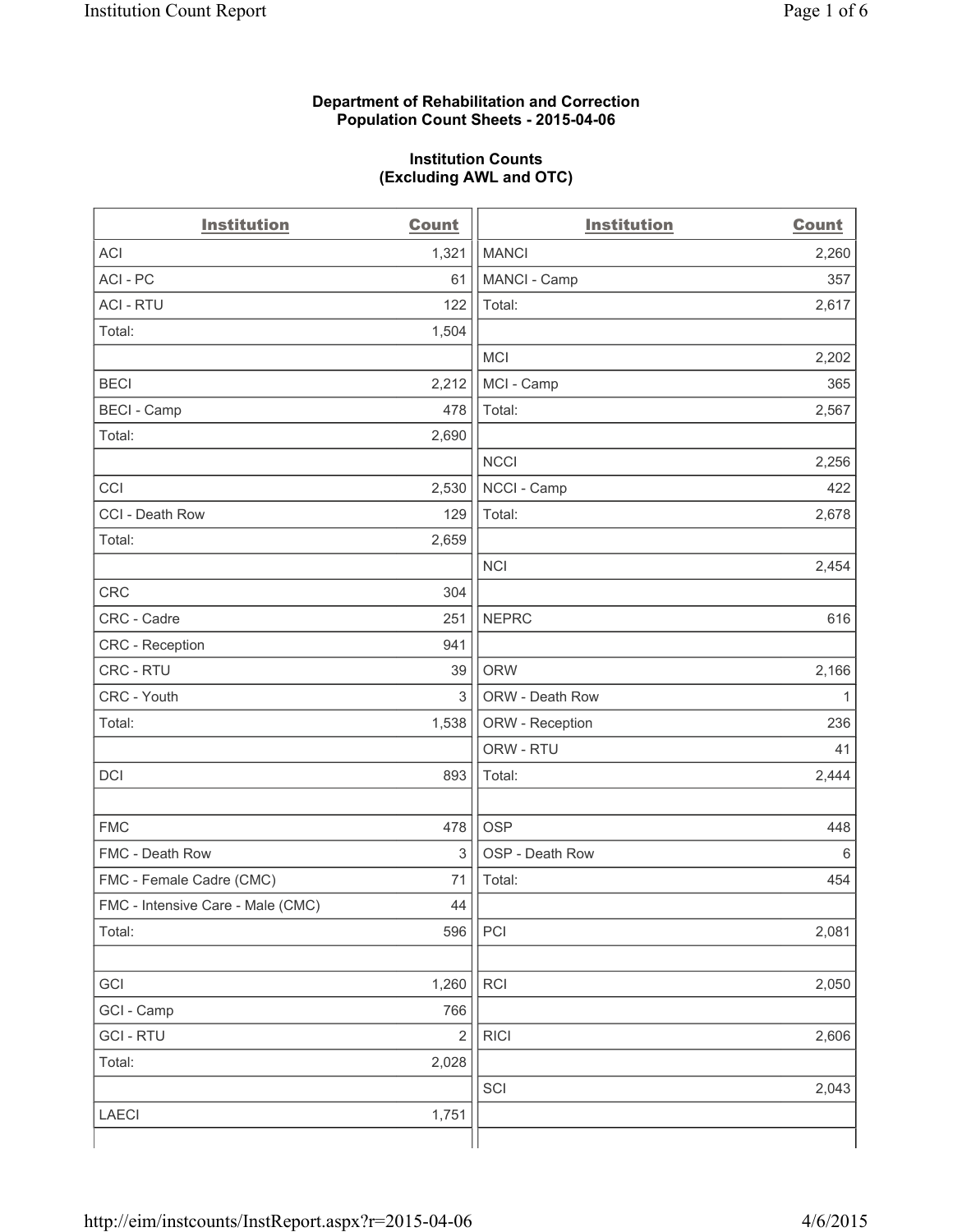|                          |       | <b>SOCF</b>      | 1,205 |
|--------------------------|-------|------------------|-------|
| LECI                     | 2,187 | SOCF - RTU       | 58    |
| LECI - Camp              | 182   | Total:           | 1,263 |
| Total:                   | 2,369 |                  |       |
|                          |       | <b>TCI</b>       | 1,082 |
| LOCI                     | 2,294 | TCI - Camp       | 418   |
|                          |       | Total:           | 1,500 |
| <b>LORCI</b>             | 202   |                  |       |
| LORCI - Cadre            | 184   | <b>TOCI</b>      | 1,005 |
| <b>LORCI - Reception</b> | 1,154 | <b>TOCI - PC</b> | 101   |
| Total:                   | 1,540 | Total:           | 1,106 |
|                          |       |                  |       |
| <b>MACI</b>              | 1,098 | <b>WCI</b>       | 1,304 |
| MACI - Minimum           | 1,476 | WCI - RTU        | 91    |
| Total:                   | 2,574 | Total:           | 1,395 |
|                          |       |                  |       |
|                          |       |                  | .     |

**Total Population: 50,310**

\* The Total Population includes 33 Offenders with Reason Codes 30 & 31. \*\* The Total Population includes 32 Offenders with Reason Code 0A.

# **Male Population by Security Level (Include AWL and Exclude OTC)**

| <b>Security Level</b>  |                   | <b>Body</b> | <b>AWL</b> | $(-OTC)$ | <b>Total</b> |
|------------------------|-------------------|-------------|------------|----------|--------------|
| Total Level 5          |                   | 134         | 0          | 0        | 134          |
| <b>Total Level 4</b>   |                   | 1,789       | 22         | 19       | 1,792        |
| Total Level 3          |                   | 11,826      | 148        | 111      | 11,863       |
| Total Level 2          |                   | 17,013      | 247        | 162      | 17,098       |
| <b>Total Level 1</b>   |                   | 15,292      | 194        | 93       | 15,393       |
| <b>Total Death Row</b> |                   | 139         | 1          |          | 139          |
|                        | <b>Total Male</b> | 46,193      | 612        | 386      | 46,419       |

#### **Female Population by Institution (Include AWL and Exclude OTC)**

| <b>Institution</b>       | <b>Body</b> | <b>AWL</b> | $(-OTC)$ | <b>Total</b> |
|--------------------------|-------------|------------|----------|--------------|
| <b>DCI</b>               | 893         | 15         |          | 901          |
| <b>FMC</b>               | 22          | 2          |          | 23           |
| FMC - Female Cadre (CMC) | 71          |            | 0        | 72           |
| <b>NEPRC</b>             | 616         | 13         | 3        | 626          |
| <b>ORW</b>               | 2,166       | 59         | 27       | 2,198        |
| <b>ORW - Death Row</b>   |             | 0          | 0        |              |
| ORW - Reception          | 236         |            | 0        | 236          |
|                          |             |            |          |              |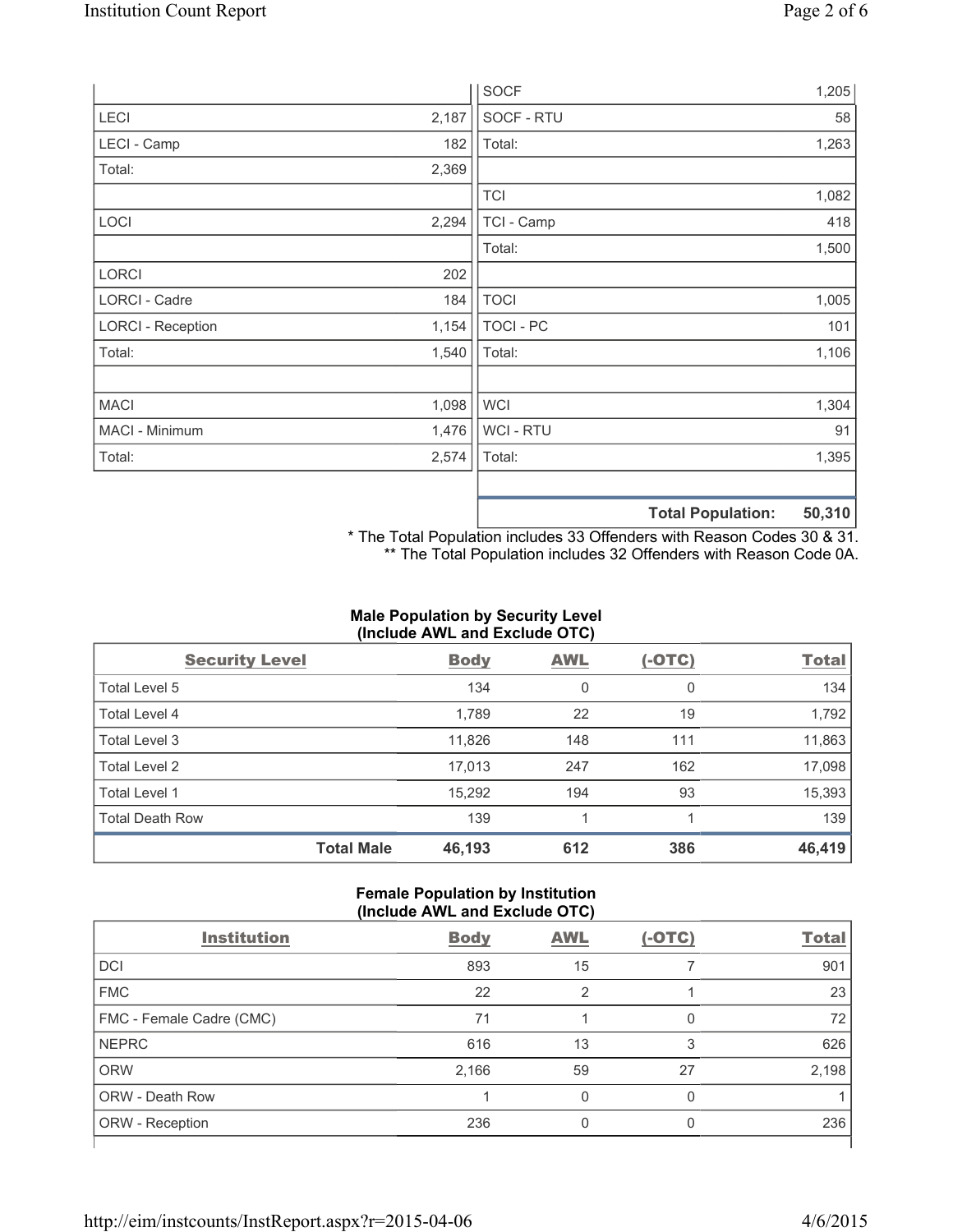| <b>ORW - RTU</b> |                          | 41     |     |     |        |
|------------------|--------------------------|--------|-----|-----|--------|
|                  | <b>Total Female</b>      | 4.046  | 90  | 38  | 4,098  |
|                  |                          |        |     |     |        |
|                  | <b>Total Population:</b> | 50,239 | 702 | 424 | 50,517 |

## **Male Population by Institution: Security Level 5 (Include AWL and Exclude OTC)**

|            | <b>Institution</b>   | <b>Body</b> | <b>AWL</b> | $(-OTC)$ | <u>Total</u> |
|------------|----------------------|-------------|------------|----------|--------------|
| <b>OSP</b> |                      | 134         |            |          | 134          |
|            | <b>Total Level 5</b> | 134         |            |          | 134          |

# **Male Population by Institution: Security Level 4 (Include AWL and Exclude OTC)**

| <b>Institution</b>       |                      | <b>Body</b>    | <b>AWL</b>          | $(-OTC)$            | <b>Total</b>              |
|--------------------------|----------------------|----------------|---------------------|---------------------|---------------------------|
| <b>BECI</b>              |                      | 1              | $\mathsf{O}\xspace$ | $\boldsymbol{0}$    | 1                         |
| CRC                      |                      | $\overline{7}$ | $\mathsf{O}\xspace$ | $\mathsf{O}\xspace$ | $\overline{7}$            |
| LECI                     |                      | $\overline{4}$ | 0                   | 0                   | 4                         |
| LOCI                     |                      | $\overline{2}$ | $\mathsf{O}\xspace$ | $\boldsymbol{0}$    | $\sqrt{2}$                |
| LORCI                    |                      | $\overline{7}$ | $\overline{2}$      | $\overline{2}$      | $\overline{7}$            |
| LORCI - Cadre            |                      | $\overline{2}$ | 0                   | $\mathsf{O}\xspace$ | $\sqrt{2}$                |
| <b>LORCI - Reception</b> |                      | $9$            | 0                   | $\mathsf 0$         | $\boldsymbol{9}$          |
| <b>MANCI</b>             |                      | 13             | $\mathsf{O}\xspace$ | $\mathsf{O}\xspace$ | 13                        |
| <b>NCCI</b>              |                      | $\mathbf{1}$   | $\mathsf{O}\xspace$ | $\mathsf{O}\xspace$ | $\mathbf{1}$              |
| <b>NCI</b>               |                      | 3              | 0                   | 0                   | $\ensuremath{\mathsf{3}}$ |
| <b>OSP</b>               |                      | 306            | 3                   | 3                   | 306                       |
| RCI                      |                      | $\overline{4}$ | $\overline{2}$      | $\mathsf 0$         | 6                         |
| <b>SOCF</b>              |                      | 1,109          | 15                  | 14                  | 1,110                     |
| SOCF - RTU               |                      | 58             | 0                   | $\mathbf 0$         | 58                        |
| <b>TCI</b>               |                      | 11             | $\mathsf{O}\xspace$ | $\mathsf{O}\xspace$ | 11                        |
| <b>TOCI</b>              |                      | 193            | $\mathsf{O}\xspace$ | $\mathsf 0$         | 193                       |
| TOCI - PC                |                      | 40             | $\mathsf{O}\xspace$ | $\mathsf{O}\xspace$ | 40                        |
| WCI                      |                      | 19             | $\mathbf 0$         | $\mathbf 0$         | 19                        |
|                          | <b>Total Level 4</b> | 1,789          | 22                  | 19                  | 1,792                     |

## **Male Population by Institution: Security Level 3 (Include AWL and Exclude OTC)**

| <b>Institution</b> | <b>Body</b> | <b>AWL</b> | $(-OTC)$ | <b>Total</b> |
|--------------------|-------------|------------|----------|--------------|
| <b>ACI</b>         | 16          |            |          |              |
| <b>BECI</b>        |             |            |          |              |
|                    |             |            |          |              |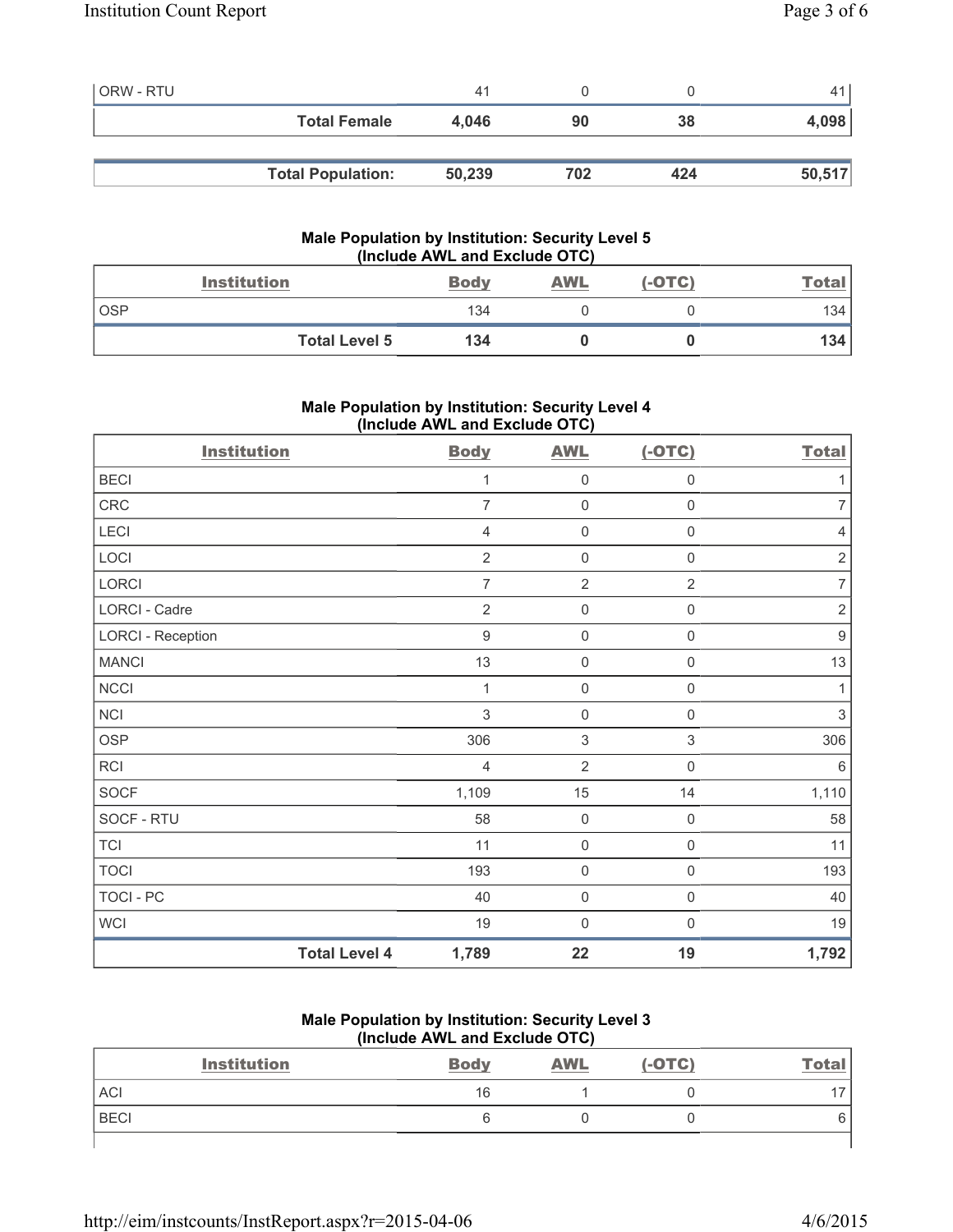| CCI                               |                      | $\overline{4}$ | 0                       | $\mathsf 0$         | $\overline{4}$   |
|-----------------------------------|----------------------|----------------|-------------------------|---------------------|------------------|
| <b>CRC</b>                        |                      | 112            | 8                       | 4                   | 116              |
| CRC - Cadre                       |                      | 186            | $\mathsf{O}\xspace$     | $\mathbf 0$         | 186              |
| CRC - Reception                   |                      | 687            | 16                      | 12                  | 691              |
| CRC - RTU                         |                      | 23             | $\mathsf{O}\xspace$     | $\mathsf{O}\xspace$ | 23               |
| CRC - Youth                       |                      | $\sqrt{2}$     | $\mathsf{O}\xspace$     | $\mathsf 0$         | $\sqrt{2}$       |
| <b>FMC</b>                        |                      | $\overline{4}$ | $\mathsf{O}\xspace$     | $\mathsf 0$         | $\overline{4}$   |
| FMC - Intensive Care - Male (CMC) |                      | 8              | $\mathsf{O}\xspace$     | $\mathsf 0$         | $\,8\,$          |
| <b>LAECI</b>                      |                      | $\mathbf{1}$   | $\mathsf{O}\xspace$     | $\mathsf{O}\xspace$ | $\mathbf{1}$     |
| LECI                              |                      | 2,168          | 18                      | 17                  | 2,169            |
| LOCI                              |                      | $\mathsf 3$    | 1                       | $\mathbf{1}$        | $\sqrt{3}$       |
| LORCI                             |                      | 79             | 33                      | 30                  | 82               |
| LORCI - Cadre                     |                      | 174            | $\mathsf{O}\xspace$     | $\mathsf{O}\xspace$ | 174              |
| <b>LORCI - Reception</b>          |                      | 784            | $\mathsf{O}\xspace$     | $\mathbf 0$         | 784              |
| <b>MACI</b>                       |                      | $\overline{2}$ | $\mathsf{O}\xspace$     | $\mathsf{O}\xspace$ | $\overline{2}$   |
| <b>MANCI</b>                      |                      | 2,228          | 18                      | 15                  | 2,231            |
| MCI                               |                      | 10             | $\mathsf{O}\xspace$     | $\mathsf{O}\xspace$ | 10               |
| <b>NCCI</b>                       |                      | $\mathsf g$    | $\mathsf{O}\xspace$     | $\mathsf{O}\xspace$ | $\boldsymbol{9}$ |
| <b>NCI</b>                        |                      | 12             | $\mathsf{O}\xspace$     | $\mathsf{O}\xspace$ | 12               |
| PCI                               |                      | 39             | $\,6\,$                 | $\mathsf 0$         | 45               |
| RCI                               |                      | 1,924          | 29                      | 17                  | 1,936            |
| <b>RICI</b>                       |                      | 13             | $\mathsf{O}\xspace$     | $\mathsf 0$         | 13               |
| SOCF                              |                      | 78             | $\mathsf{O}\xspace$     | $\mathsf{O}\xspace$ | 78               |
| <b>TCI</b>                        |                      | 1,022          | $\,6\,$                 | $\overline{4}$      | 1,024            |
| TCI - Camp                        |                      | $\mathbf{1}$   | $\mathsf{O}\xspace$     | $\mathsf{O}\xspace$ | $\mathbf{1}$     |
| <b>TOCI</b>                       |                      | 811            | $\overline{\mathbf{4}}$ | $\overline{4}$      | 811              |
| <b>TOCI - PC</b>                  |                      | 61             | $\mathbf{1}$            | $\mathbf{1}$        | 61               |
| <b>WCI</b>                        |                      | 1,274          | $\overline{7}$          | $6\,$               | 1,275            |
| <b>WCI-RTU</b>                    |                      | 85             | $\mathsf 0$             | $\mathsf{O}\xspace$ | 85               |
|                                   | <b>Total Level 3</b> | 11,826         | 148                     | 111                 | 11,863           |

# **Male Population by Institution: Security Level 2 (Include AWL and Exclude OTC)**

| <b>Institution</b> | <b>Body</b> | <b>AWL</b> | $(-OTC)$ | <b>Total</b> |  |
|--------------------|-------------|------------|----------|--------------|--|
| <b>ACI</b>         | 607         | 5          |          | 609          |  |
| ACI-PC             | 61          |            | 0        | 61           |  |
| <b>ACI - RTU</b>   | 76          | 0          | 0        | 76           |  |
| <b>BECI</b>        | 1,509       | 17         | 11       | 1,515        |  |
| <b>BECI</b> - Camp |             |            | 0        |              |  |
| CCI                | 1,677       | 10         |          | 1,680        |  |
|                    |             |            |          |              |  |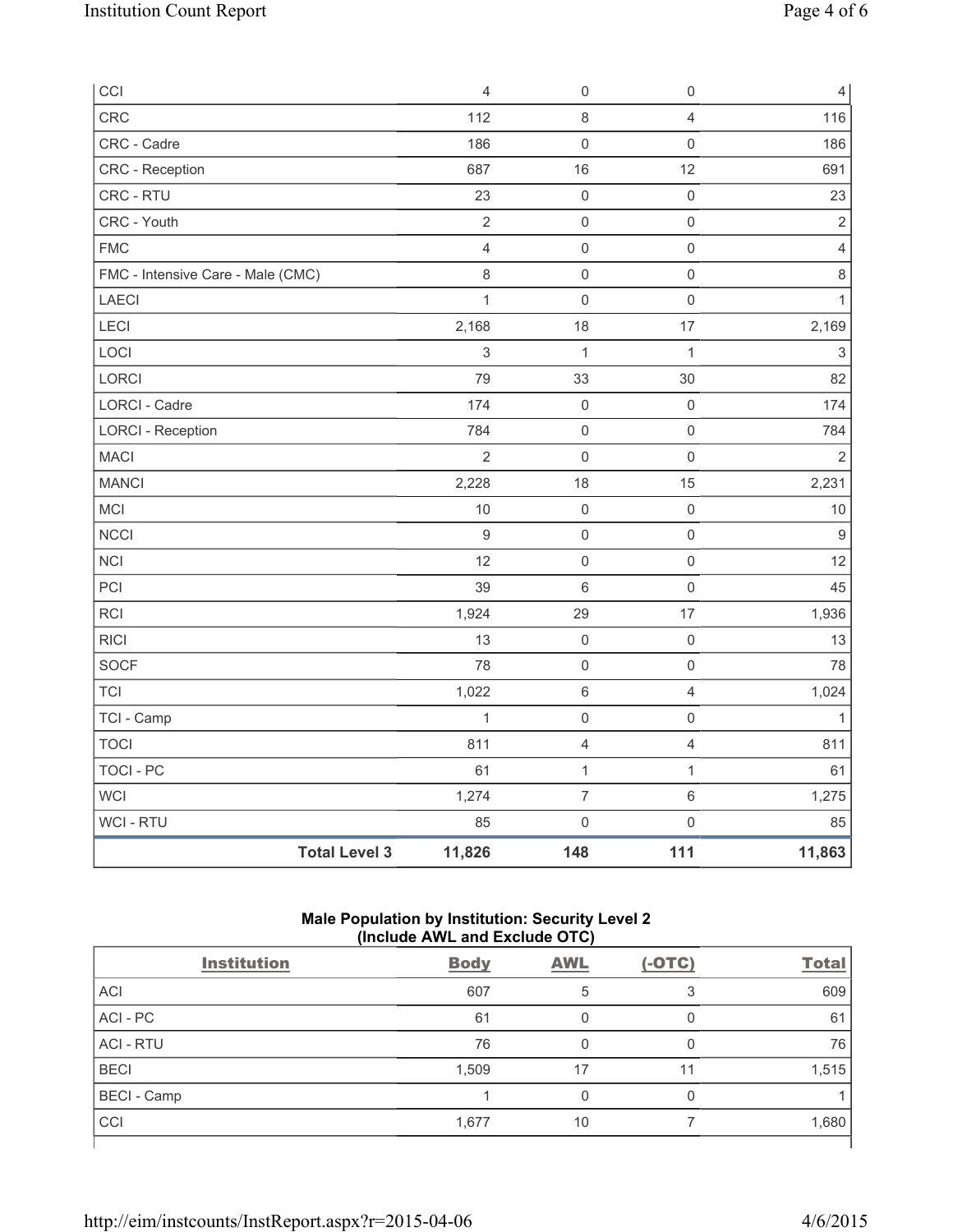| CRC                               |                      | 75               | $\,6\,$                   | 4                   | $77\,$         |
|-----------------------------------|----------------------|------------------|---------------------------|---------------------|----------------|
| CRC - Cadre                       |                      | 61               | $\mathsf{O}\xspace$       | $\mathsf{O}\xspace$ | 61             |
| CRC - Reception                   |                      | 130              | $\boldsymbol{7}$          | $\overline{7}$      | 130            |
| CRC - RTU                         |                      | 16               | $\mathbf{1}$              | $\mathsf{O}\xspace$ | $17$           |
| CRC - Youth                       |                      | $\mathbf{1}$     | $\mathbf{1}$              | $\mathbf{1}$        | $\mathbf{1}$   |
| <b>FMC</b>                        |                      | $\,6$            | $\overline{2}$            | $\mathsf{O}\xspace$ | $\,8\,$        |
| FMC - Intensive Care - Male (CMC) |                      | 17               | $\mathsf 0$               | $\mathsf{O}\xspace$ | 17             |
| GCI                               |                      | 823              | $\overline{7}$            | $\,$ 5 $\,$         | 825            |
| LAECI                             |                      | 1,072            | 20                        | 16                  | 1,076          |
| LECI                              |                      | $\overline{4}$   | $\mathsf 0$               | $\mathsf 0$         | 4              |
| LOCI                              |                      | 1,125            | $\overline{7}$            | $\,$ 5 $\,$         | 1,127          |
| <b>LORCI</b>                      |                      | 81               | 22                        | 19                  | 84             |
| LORCI - Cadre                     |                      | 8                | $\mathsf{O}\xspace$       | $\mathsf{O}\xspace$ | 8              |
| <b>LORCI - Reception</b>          |                      | 258              | $\mathbf{1}$              | $\mathbf{1}$        | 258            |
| <b>MACI</b>                       |                      | 1,096            | $\ensuremath{\mathsf{3}}$ | $\mathbf{1}$        | 1,098          |
| <b>MANCI</b>                      |                      | $\overline{4}$   | $\mathbf 0$               | $\mathsf{O}\xspace$ | 4              |
| MCI                               |                      | 1,679            | 33                        | 17                  | 1,695          |
| MCI - Camp                        |                      | $\mathbf{1}$     | $\mathsf{O}\xspace$       | $\mathsf 0$         | $\mathbf{1}$   |
| <b>NCCI</b>                       |                      | 1,669            | 22                        | 17                  | 1,674          |
| NCCI - Camp                       |                      | $\overline{7}$   | $\mathsf{O}\xspace$       | $\mathsf 0$         | $\overline{7}$ |
| <b>NCI</b>                        |                      | 1,687            | 32                        | 24                  | 1,695          |
| PCI                               |                      | 780              | 18                        | $\,6\,$             | 792            |
| <b>RCI</b>                        |                      | 121              | $\mathsf{O}\xspace$       | $\mathsf{O}\xspace$ | 121            |
| <b>RICI</b>                       |                      | 1,363            | 27                        | 14                  | 1,376          |
| SCI                               |                      | 971              | $\,6\,$                   | $\overline{4}$      | 973            |
| <b>TCI</b>                        |                      | $\boldsymbol{9}$ | $\mathsf{O}\xspace$       | $\mathsf{O}\xspace$ | 9              |
| TCI - Camp                        |                      | $\mathbf{1}$     | $\mathsf 0$               | $\mathsf{O}\xspace$ | $\mathbf{1}$   |
| <b>TOCI</b>                       |                      | $\mathbf{1}$     | $\mathsf 0$               | $\mathsf{O}\xspace$ | $\mathbf{1}$   |
| <b>WCI</b>                        |                      | 11               | $\mathsf{O}\xspace$       | $\mathsf{O}\xspace$ | 11             |
| WCI - RTU                         |                      | $\sqrt{5}$       | $\mathsf{O}\xspace$       | $\mathsf{O}\xspace$ | $\,$ 5 $\,$    |
|                                   | <b>Total Level 2</b> | 17,013           | 247                       | 162                 | 17,098         |

## **Male Population by Institution: Security Level 1 (Include AWL and Exclude OTC)**

| <b>Institution</b> | <b>Body</b> | <b>AWL</b> | $(-OTC)$ | <b>Total</b> |
|--------------------|-------------|------------|----------|--------------|
| <b>ACI</b>         | 698         |            | 3        | 702          |
| <b>ACI - RTU</b>   | 46          |            | 0        | 46           |
| <b>BECI</b>        | 696         | 17         | 9        | 704          |
| <b>BECI</b> - Camp | 477         |            | 0        | 477          |
| CCI                | 849         |            | 3        | 853          |
|                    |             |            |          |              |